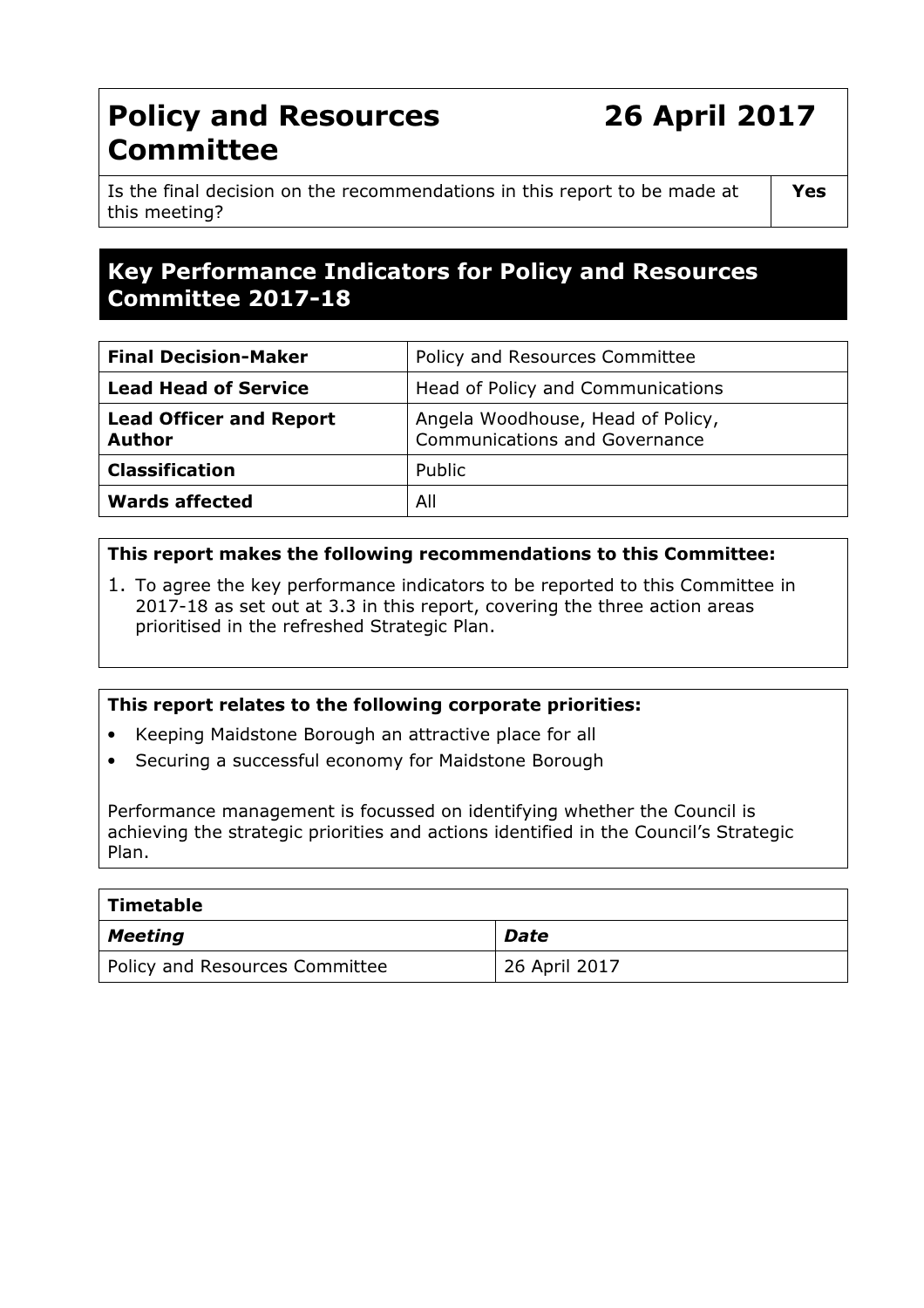# Key Performance Indicators for Policy and Resources Committee 2017-18

## 1. PURPOSE OF REPORT AND EXECUTIVE SUMMARY

- 1.1 The Council has recently approved a refreshed Strategic Plan for 2017-18 which sets out the action areas that deliver the identified priorities (Appendix A). Each Service Committee was asked to consider and agree key performance indicators relevant to the services within its remit so as to measure achievement of our priorities for 2017-18.
- 1.2 This report sets out the current indicators and indicators for consideration by this committee following Councillor workshops in November and March.

### 2. INTRODUCTION AND BACKGROUND

- 2.1 The Committee agreed in December 2016 to focus performance reporting on the three action areas prioritised in the refreshed Strategic Plan for 2017-18:
	- Providing a Clean and Safe Environment
	- Regenerating the Town Centre
	- A Home for Everyone
- 2.2 For each action area in the strategic plan it has been set out what we want to achieve and what the council has committed to in order to do this.
- 2.3 At the Councillor workshops and the committee meetings to consider the refresh of the Strategic Plan it was identified that where there are strategies and plans in place to deliver the action areas we will use measures set out in those documents.

#### Areas of Focus

2.4 Providing a Clean and Safe Environment

We will commit to:

- Investing to improve street infrastructure and the efficiency of cleansing services in accordance with our medium term financial strategy
- Delivering the Waste and Recycling Strategy
- Delivering the Community Safety Plan 2017-18
- Delivering the Low Emissions Strategy
- 2.5 Regenerating the Town Centre

We will commit to: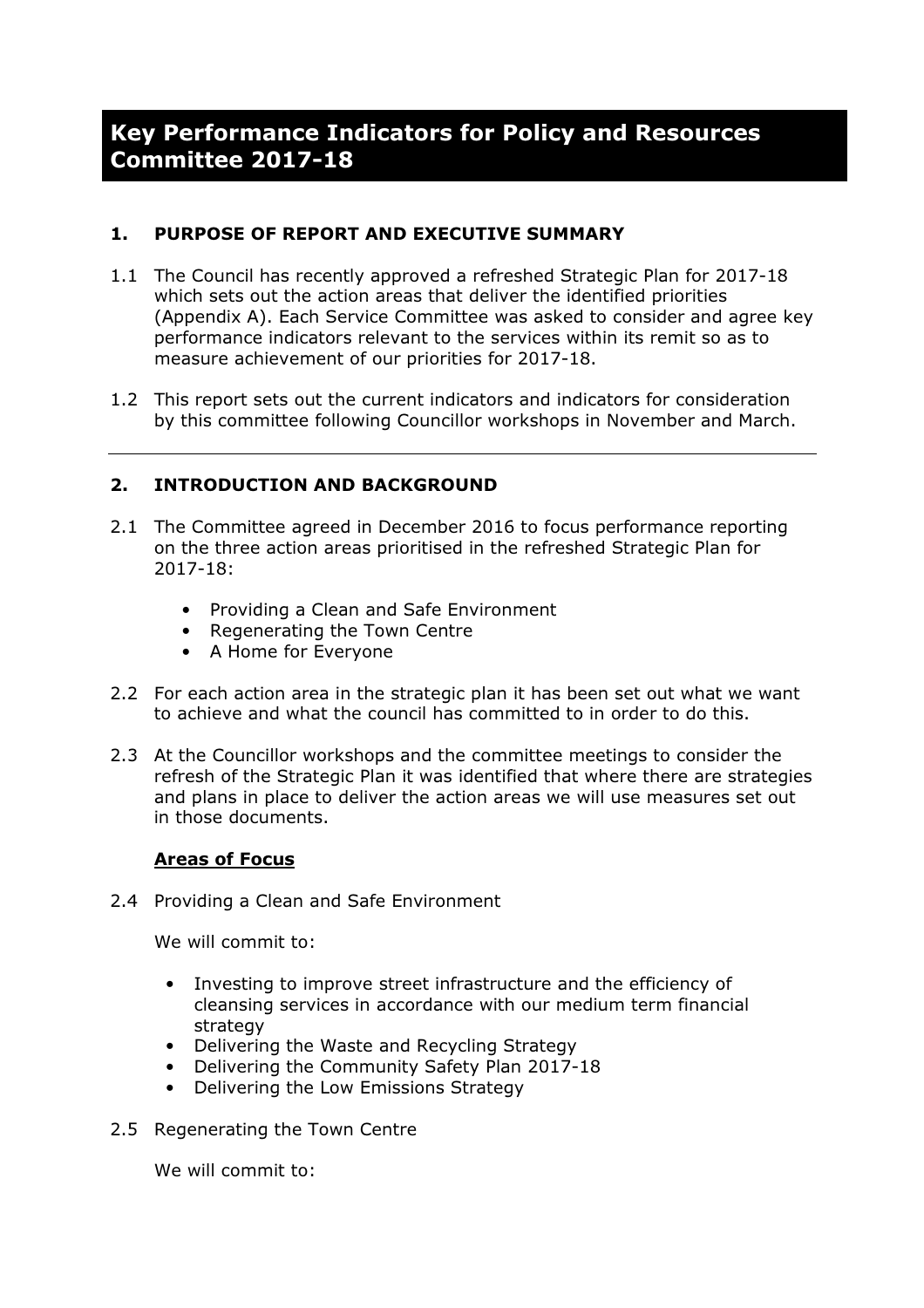Delivering the Local Plan Delivering the Housing and Regeneration Strategy Delivering the Destination Management Plan

2.6 A Home for Everyone

 $\mathbf{r}$ 

We will commit to:

- Delivering the Local Plan
- Delivering the Housing and Regeneration Strategy
- Delivering the Housing Strategy
- Delivering the Temporary Accommodation Strategy
- 2.7 The current performance indicators for 2016-17 are outlined below for information:

## Providing a Clean and Safe Environment

| Indicator                                                                                                                              | Target     |
|----------------------------------------------------------------------------------------------------------------------------------------|------------|
| Satisfaction with Street cleansing                                                                                                     | 60%        |
| The percentage of relevant land and highways that is<br>assessed as having deposits of litter that fall below an<br>acceptable level   | 6.5%       |
| The percentage of relevant land and highways that is<br>assessed as having deposits of detritus that fall below<br>an acceptable level | 17%        |
| Number of incidences of fly-tipping                                                                                                    | 1200       |
| Percentage of household waste sent for reuse, recycling<br>and composting (NI 192)                                                     | 52.5%      |
| Percentage change in number of victim based crimes /<br>in all recorded crime                                                          | contextual |
| Number of safeguarding practitioners trained                                                                                           | 200        |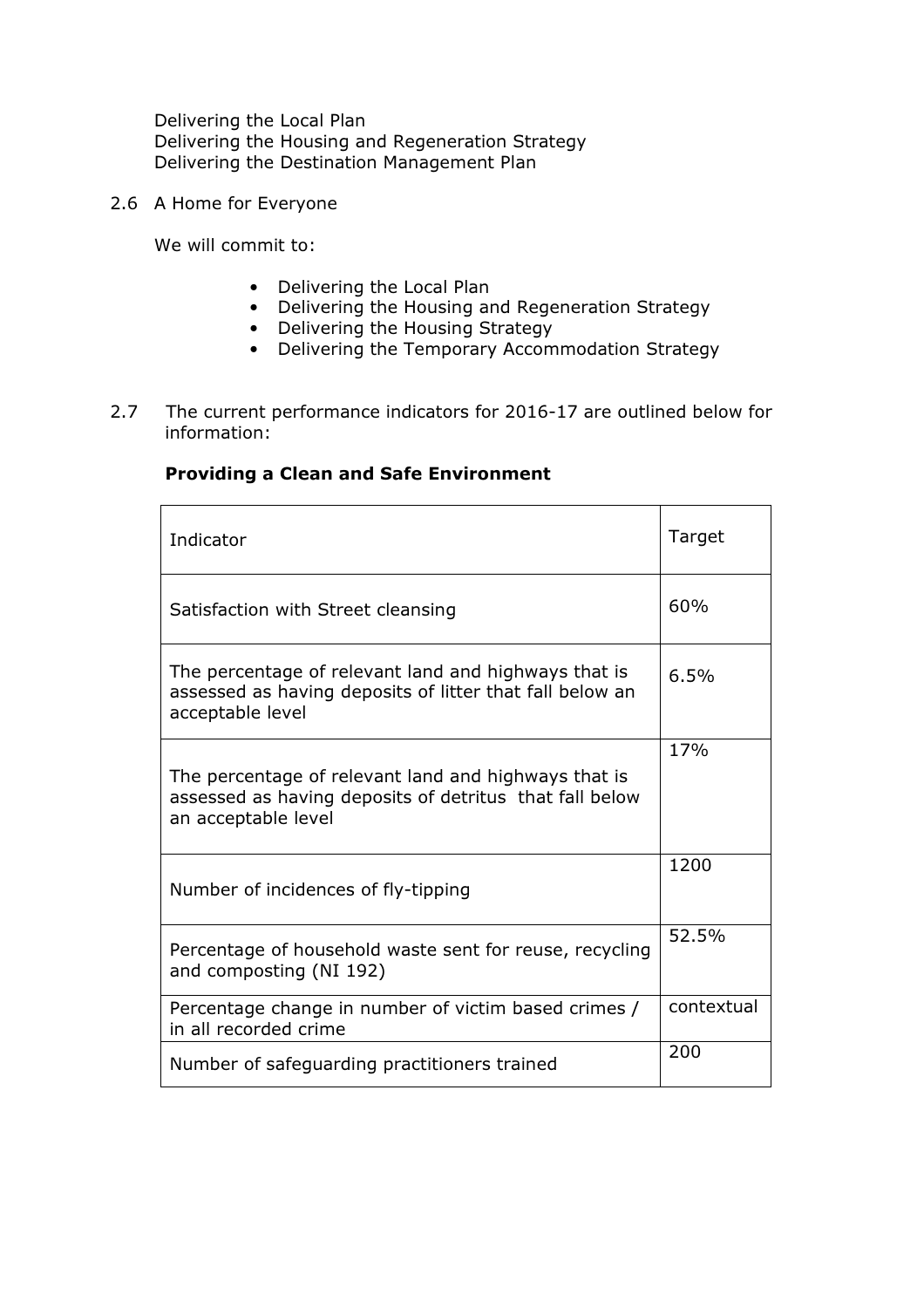## Regenerating the Town Centre

| Indicator                | Target                      |
|--------------------------|-----------------------------|
| Footfall in the High St. | 2,058,735<br>per<br>quarter |

### A Home for Everyone

| <b>Performance Indicator</b>                                                                          |     |
|-------------------------------------------------------------------------------------------------------|-----|
| *Processing of Major planning applications in 13 weeks                                                | 80% |
| *Net additional homes provided (NI 154)                                                               | 560 |
| *Number of affordable homes delivered (gross)                                                         |     |
| **Number of households prevented from becoming homeless<br>through the intervention of housing advice | 300 |
| **Number of households housed through housing register                                                | 600 |

\*Cross over with Strategic Planning Sustainability and Transportation

\*\*Cross over with Communities, Housing and Environment

2.8 At the Councillor workshop held in March 2017 the relevance of these indicators for 2017/18 and the need for new indicators was discussed. The proposed updated 2017/18 indicators set out below at paragraph 3.3 reflect these discussions.

## 3. AVAILABLE OPTIONS

- 3.1 The Committee can decide not to have any performance management information. This would however significantly limit its ability to monitor and manage progress against the strategic priorities.
- 3.2 The current performance measures could be retained if the Committee identifies that these are still appropriate.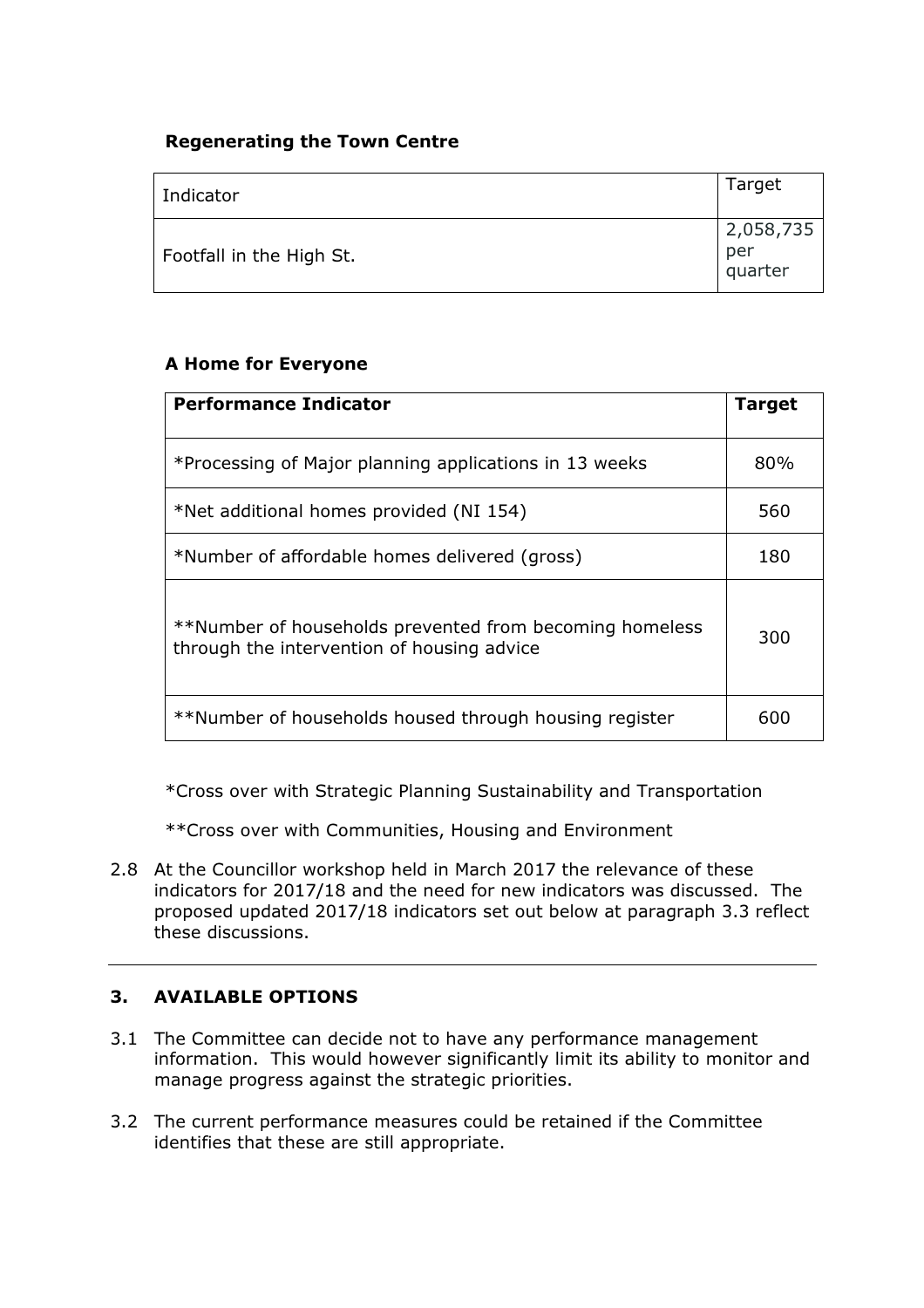3.3 Having reviewed measures from current plans and strategies and taking into account the Councillor workshop the following indicators and targets are proposed for consideration by the Committee:

| Indicator                                                                                                                                                  | Target            |
|------------------------------------------------------------------------------------------------------------------------------------------------------------|-------------------|
| *The percentage of relevant land and highways that is<br>assessed as having deposits of litter at an acceptable<br>level - see note                        | 94%               |
| *The percentage of relevant land and highways that is<br>assessed as having acceptable levels of detritus - see<br>note                                    | 84%               |
| Number of fly tips assessed within 2 working days                                                                                                          | <b>TBC</b>        |
| Percentage of fly tips with evidential value which result<br>in enforcement action                                                                         | 20%               |
| Number of reports of litter attended to                                                                                                                    | TBC -<br>baseline |
| Percentage of household waste sent for reuse, recycling<br>and composting (NI 192)                                                                         | 52.5%             |
| Safer Maidstone Partnership information:<br>Domestic Abuse and other Violent Crime<br><b>Substance Misuse</b><br><b>Anti-Social Behaviour</b><br>$\bullet$ | Contextual        |

## Providing a Clean and Safe Environment

\*Note: Performance monitoring information will be accompanied by photographs illustrating what is considered to be an acceptable level of litter / detritus.

#### Regenerating the Town Centre

| Indicator                                                   | Target     |
|-------------------------------------------------------------|------------|
| Percentage of vacant retail units in town centre            | <b>TBC</b> |
| Footfall in the High St.                                    | <b>TBC</b> |
| <b>Business Rates Income from Town Centre</b><br>businesses | TBC        |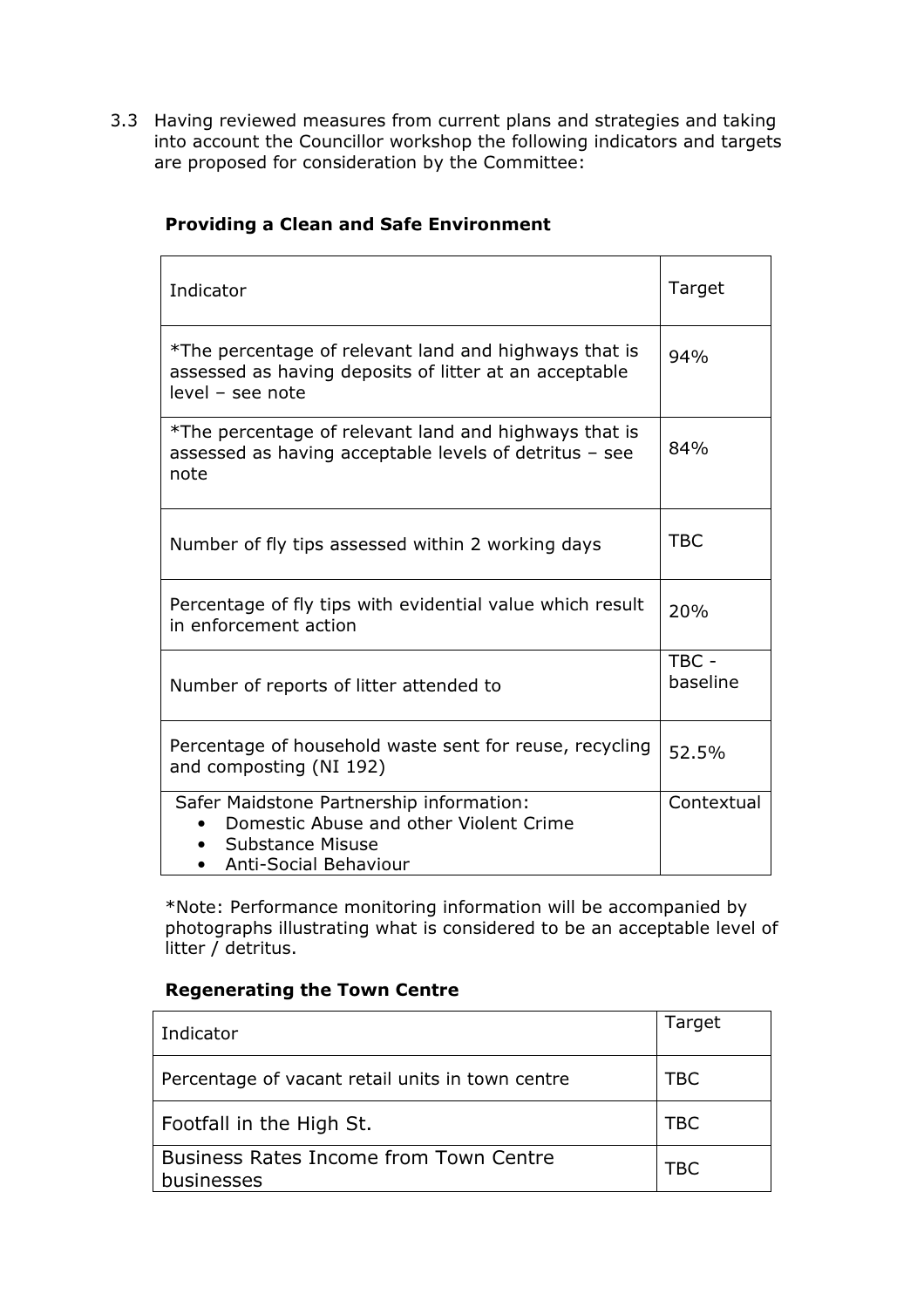## A Home for Everyone

| <b>Performance Indicator</b>                                                                          | <b>Target</b> |
|-------------------------------------------------------------------------------------------------------|---------------|
| *Processing of Major planning applications in 13 weeks                                                | 85%           |
| *Processing of Minor planning applications in 8 weeks                                                 | 85%           |
| *Processing of Other planning applications in 8 weeks                                                 | 85%           |
| *Net additional homes provided (NI 154)                                                               | 600           |
| *Number of affordable homes delivered (gross)                                                         | 200           |
| **Number of households prevented from becoming<br>homeless through the intervention of housing advice | 300           |
| **Number of households housed through housing<br>register                                             | 600           |

\*Cross over with Strategic Planning, Sustainability and Transportation Committee

\*\*Cross over with Communities, Housing and Environment Committee

- 3.4 As there are a number of strategies in place that the Council is committed to under each action area (see section 2), the committee may want to receive regular updates on the progress of these to ensure the Council is delivering against these plans and strategies, and identify further action if required. These can be reported at six monthly intervals alongside the Key Performance Indicators.
- 3.5 The Committee when setting its performance indicators and targets for the year should consider the following criteria:

**Specific** – The indicator needs to be specific so that a clear definition and methodology can be created for it. The definition will need to be widely accepted, so that there is no margin for misinterpretation. It should also link back to a specific action or objective that we have agreed to deliver against.

Measurable - An indicator needs to be measurable so that progress toward an objective can be tracked. This also allows us to add targets to the indicator if necessary, and compare performance over time. Have a measurable indicator makes it clear and simple to understand, and you can see when the target has been met or exceeded.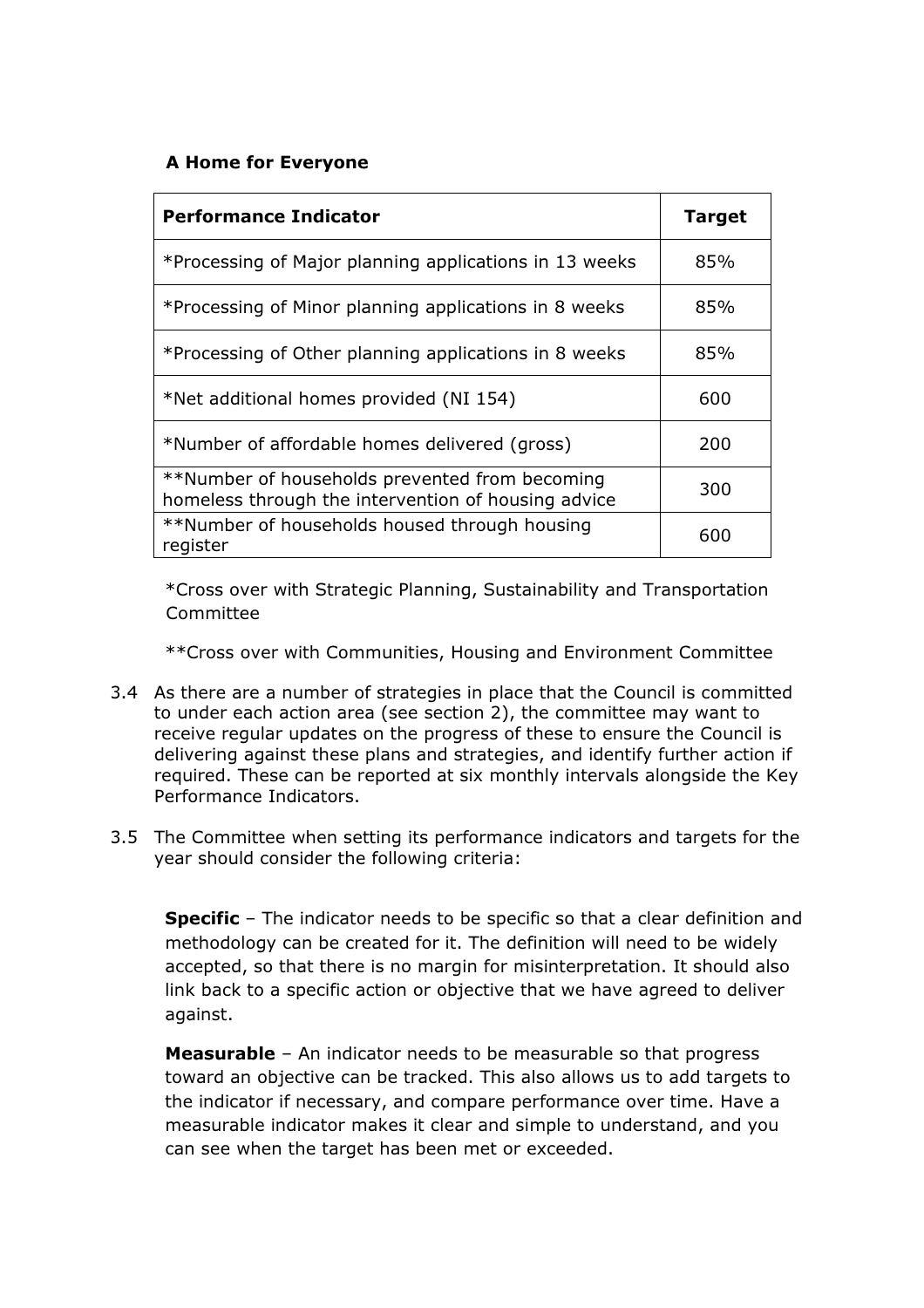Achievable - There should be a good chance that the targets, and the objectives they relate to, are achievable. They may be difficult to achieve and require changes, but they should not be impossible. It can be discouraging to try and achieve a goal that we can never obtain.

Relevant - The indicator should be something that we have control or influence over. This ensures that, if desired performance is not being achieved, we can make operational changes to try and improve performance. The KPI will then give insight into how well we are delivering against a strategy. 'R' can also stand for relating the indicator back to a strategy or objective.

In some cases, data that directly relates to one of our priority action areas can be provided as 'information only', even if we have no direct influence on it.

**Time-bound** – We should be able to monitor performance over time periods, whether this is monthly, quarterly, or annually. This allows us to attribute performance to particular periods of time, and makes it easier to show trends. Performance may be reported in arrears where data is not immediately available, such as third-party data sources.

## 4. PREFERRED OPTION AND REASONS FOR RECOMMENDATIONS

4.1 The Committee is asked to consider which indicators will best measure and track progress against the action areas that are relevant to its terms of reference. Agreement is sought on the indicators and targets for 2017-18 as well as frequency of reporting a list of recommended indicators has been given for the Committee to review. The Committee may also find it beneficial to receive regular updates on the plans and strategies listed in paragraphs 2.4 to 2.6 above.

## 5. CONSULTATION RESULTS AND PREVIOUS COMMITTEE FEEDBACK

5.1 The Committee has previously considered performance measures when it reviewed the strategic plan in December 2016 and January 2017. As well as the earlier workshop with Service Committee Chairs and Vice Chairs an evening workshop was also held to which all Councillors were invited to ascertain views on indicators for each action area in March. This report reflects those meetings.

#### 6. NEXT STEPS: COMMUNICATION AND IMPLEMENTATION OF THE **DECISION**

6.1 The Committee's agreed set of indicators will be reported and added to its work programme for 2017-18.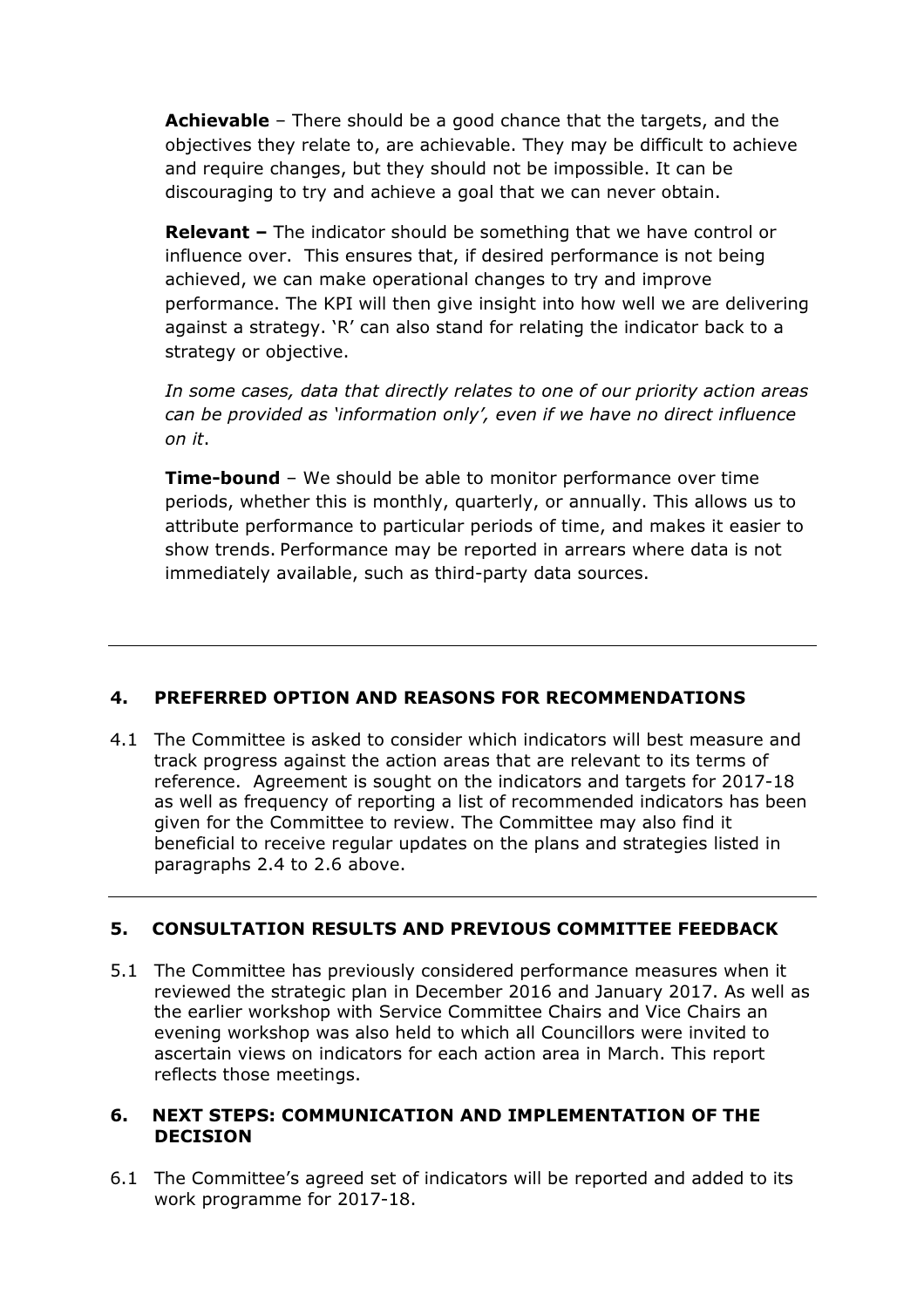## 7. CROSS-CUTTING ISSUES AND IMPLICATIONS

| <b>Issue</b>                                      | <b>Implications</b>                                                                                                                                                                          | Sign-off                                                     |
|---------------------------------------------------|----------------------------------------------------------------------------------------------------------------------------------------------------------------------------------------------|--------------------------------------------------------------|
| <b>Impact on Corporate</b><br><b>Priorities</b>   | Performance management is<br>focussed on identifying whether<br>the Council is achieving the<br>strategic priorities and action<br>identified in the Council's Strategic<br>Plan.            | Head of Policy,<br>Communications<br>and Governance          |
| <b>Risk Management</b>                            | Managing performance effectively<br>should act as both risk mitigation<br>and identification                                                                                                 | Head of Policy,<br>Communications<br>and Governance          |
| <b>Financial</b>                                  | Establishing performance<br>indicators and monitoring actual<br>performance against them will help<br>to ensure that the Strategic Plan is<br>delivered in line with available<br>resources. | Director of<br>Finance and<br><b>Business</b><br>Improvement |
| <b>Staffing</b>                                   | The Committee should consider the<br>resource required to collate and<br>report the data requested.<br>Indicators will direct the work of<br>the council's staff.                            | Head of Policy,<br>Communications<br>and Governance          |
| Legal                                             | N/A                                                                                                                                                                                          | Legal Team                                                   |
| <b>Equality Impact</b><br><b>Needs Assessment</b> | No implications at this time                                                                                                                                                                 | Head of Policy,<br>Communications<br>and Governance          |
| Environmental/Sustai<br>nable Development         | The committee has action areas<br>that are relevant to this area and<br>this should be taken into account<br>when agreeing the performance<br>indicators.                                    | Head of Policy,<br>Communications<br>and Governance          |
| <b>Community Safety</b>                           | N/A                                                                                                                                                                                          | Head of Policy,<br>Communications<br>and Governance          |
| <b>Human Rights Act</b>                           | N/A                                                                                                                                                                                          | Head of Policy,<br>Communications<br>and Governance          |
| <b>Procurement</b>                                | N/A                                                                                                                                                                                          | Head of Policy,<br>Communications<br>and Governance          |
| <b>Asset Management</b>                           | The council has a number of assets<br>which contribute to the<br>achievement of our priorities<br>indicators should be measuring                                                             | Head of Policy,<br>Communications<br>and Governance          |